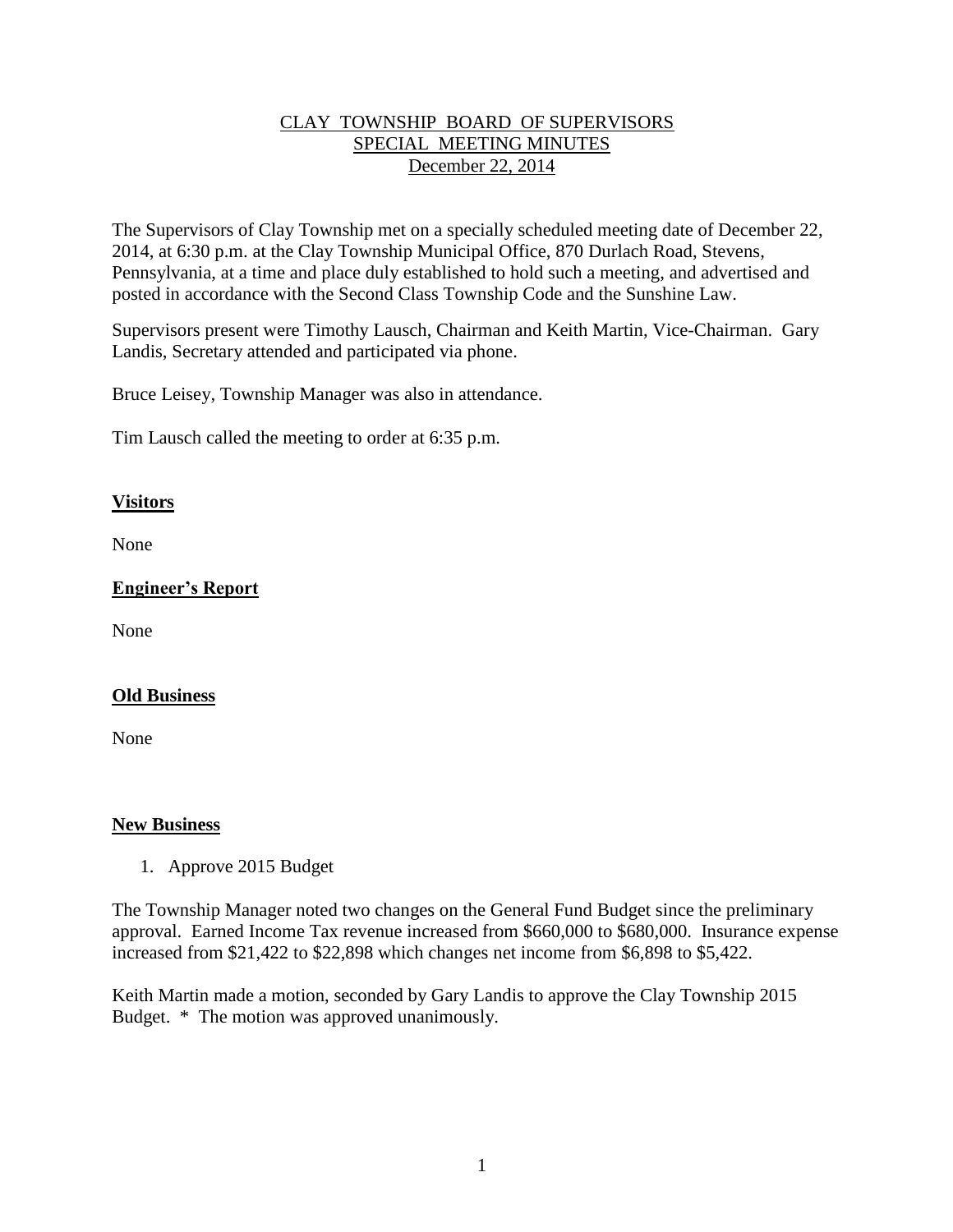2. Re-Appoint Gary Landis to Ephrata Joint Authority

Tim Lausch made a motion, seconded by Keith Martin to re-appoint Gary Landis to Ephrata Joint Authority. \* The motion was approved unanimously.

3. Approve and execute Signal Preventative Maintenance Agreement with C.M. High, Inc.

After review, Gary Landis made a motion, seconded by Keith Martin to approve and execute the Signal Preventative Maintenance Agreement with C.M. High, Inc. in the amount of \$1,325.00. \* The motion was approved unanimously.

4. Approve Tax Exoneration for 548 Constitution Drive

Keith Martin made a motion, seconded by Gary Landis to approve the tax exoneration in the amount of \$345 for 548 Constitution Drive for disabled veteran status. \* The motion was approved unanimously.

5. Appointment to LCTCB Management Committee

Bruce Leisey informed the Board of Supervisors that he has an opportunity to join the LCTCB Management Committee. There will be a limited commitment of time during regular work hours.

The Board of Supervisors are in support of the opportunity.

## **Bills to be Paid**

Keith Martin made a motion, seconded by Gary Lands to pay General Fund bills totaling \$422.16. \* The motion was approved unanimously.